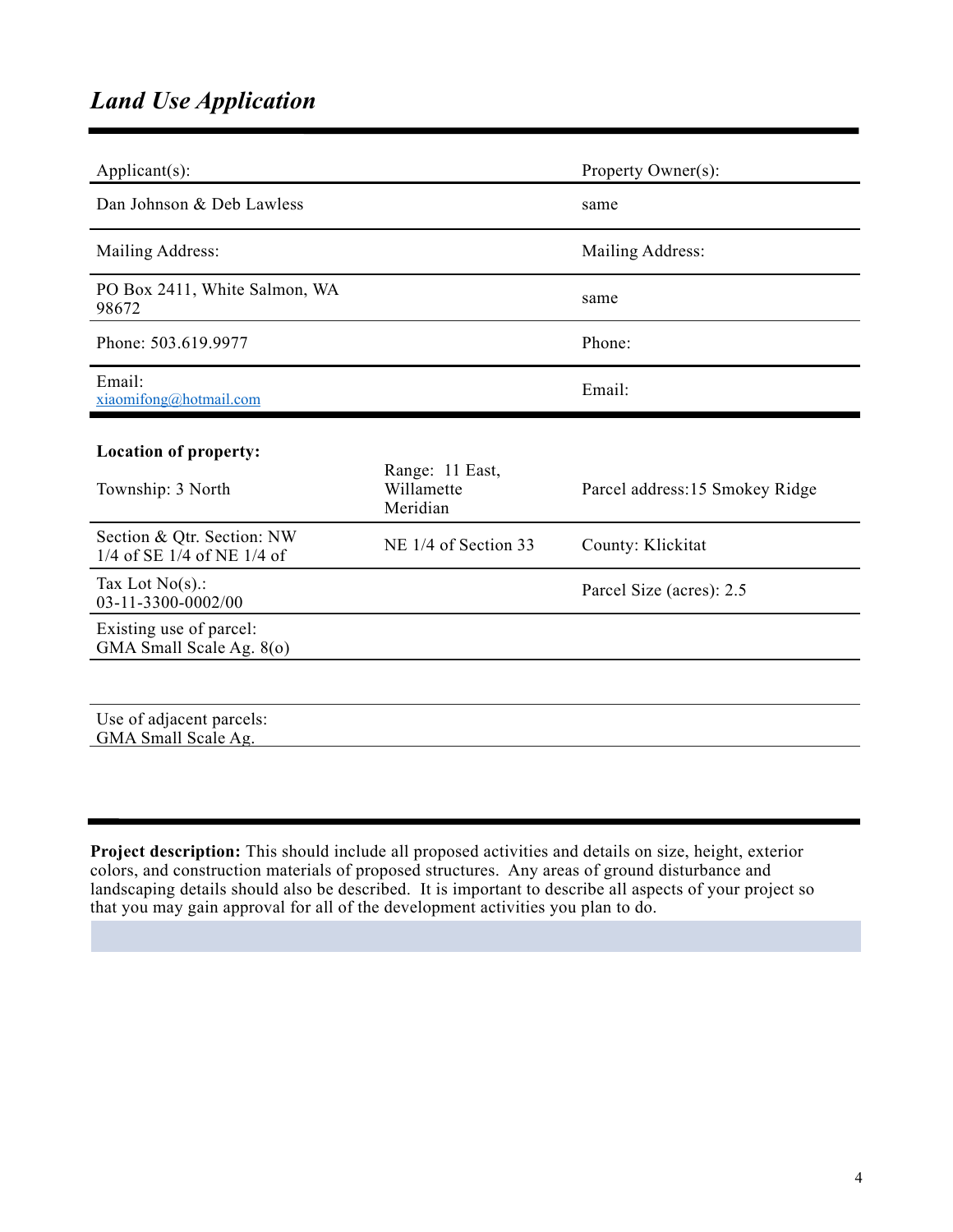This application is for a ground mounted solar panel system which would enable us to offset our home and electric vehicle energy consumption. Our plan consists of two 14 panel ground mounted sets of panels (28 panels in total), arranged E-W on the west-southwest edge of the property (figure 1). This position enables adequate sun exposure and minimizes visibility from key viewing areas by placing the panels on a flat area at the lowest elevation on the property, and shifted northward away from the southern edge of the property.

The placement will reduce visibility, enable access for snow removal, and limit wind exposure as compared with a roof mounted system. Our plan is to use net metering to build PV energy surplus during the summer months, to offset our winter electrical demand. Based on the energy modeling of our home and the addition of electrical consumption of an electric vehicle (future purchase), our goal is to offset all electrical consumption to be effectively CO2 emission free and net zero energy consumption.

Figure 2 is extracted from our home energy modeling document which is submitted with this application. A 4.4kw PV system is estimated to supply the electricity needed (6080kw-hr/yr) to offset our heating, cooling and plug loads. As we plan to purchase an electric vehicle in the future and would also like to offset that energy load as well, the PV system needed would need to be increased, based on this simple EV estimation.

325w-hr/mi (avg) -<https://ev-database.org/imp/cheatsheet/energy-consumption-electric-car> 12,000 miles/yr (typical car usage)  $= 12,000 * 0.325$ kw-hr/mi = 3900 kw-hr/yr

total PV system needed =  $6080 + 3900 = 9980$  kw-hr/yr

28 panels is estimated to offset the home and EV needs with some added headroom for an additional EV, compensate for potential underestimation of consumption, or other unanticipated electrical needs. Being grid tied any surplus would be absorbed by the PUD, on a yearly basis, and utilized elsewhere. <http://www.klickitatpud.com/conservation/netMetering.aspx>

Figure 3 depicts a cross sectional view of the two rows of panels and overall panel dimensions. The two rows will be 42' in length and will fit north of the septic drain field and offset more than ten feet from the west property boundary. We have established, and flagged, the perimeter of our septic drain field and will place the ground mounted panels adjacent to the north, and clear of the drain field. The height off the ground is needed for times of heavy snow load, providing enough room for the snow to slide off from the panels. The spacing between the rows is needed to prevent the most southern row from shading the sun from the more northern one.

The ground disturbance will be minimal as the PV system posts are effectively drilled into the ground. A narrow trench from the solar AC combiner back to the net metering PUD meter will be needed to grid tie the system.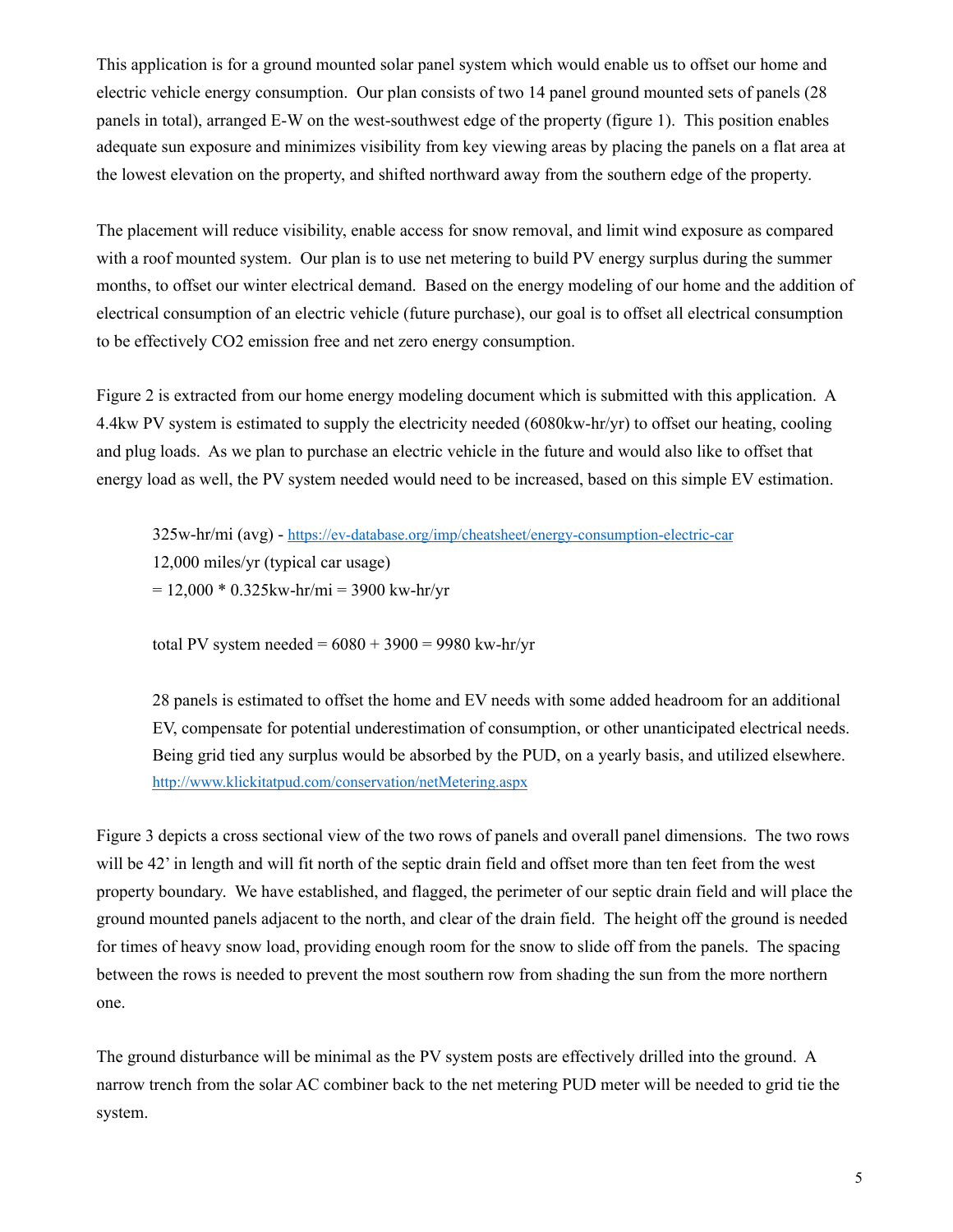**Application checklist:** The following is required to complete your application:

- x Application form completed and signed
- x Site plan
- x Key viewing areas checklist, elevation drawings, and landscape details, if required
- x Names and addresses of adjacent property owners, if required
- x Any additional information as required

Signature of the property owner(s) indicates that the property owner(s) is/are aware that an application is being made on the subject property. **Signature of the property owner(s) also authorizes the Gorge Commission or the Commission's designee(s) reasonable access to the site in order to evaluate the application.**

\_\_\_\_\_\_\_\_\_\_\_\_\_\_\_\_\_\_\_\_\_\_\_\_\_\_\_\_\_\_\_\_\_\_\_\_\_\_\_\_\_\_\_\_\_\_\_\_\_\_\_\_\_\_\_\_\_\_\_\_\_\_\_\_\_\_\_\_\_\_\_\_\_\_\_\_\_\_\_\_\_\_\_\_

\_\_\_\_\_\_\_\_\_\_\_\_\_\_\_\_\_\_\_\_\_\_\_\_\_\_\_\_\_\_\_\_\_\_\_\_\_\_\_\_\_\_\_\_\_\_\_\_\_\_\_\_\_\_\_\_\_\_\_\_\_\_\_\_\_\_\_\_\_\_\_\_\_\_\_\_\_\_\_\_\_\_\_\_

\_\_\_\_\_\_\_\_\_\_\_\_\_\_\_\_\_\_\_\_\_\_\_\_\_\_\_\_\_\_\_\_\_\_\_\_\_\_\_\_\_\_\_\_\_\_\_\_\_\_\_\_\_\_\_\_\_\_\_\_\_\_\_\_\_\_\_\_\_\_\_\_\_\_\_\_\_\_



\_\_\_\_\_\_\_\_\_\_\_\_\_\_\_\_\_\_\_\_\_\_\_\_\_\_\_\_\_\_\_\_\_\_\_\_\_\_\_\_\_\_\_\_\_\_\_\_\_\_\_\_\_\_\_\_\_\_\_\_\_\_\_\_\_\_\_\_\_\_\_\_\_\_\_\_\_\_\_\_\_\_\_\_ date: April 19, 2022

**Property owner(s) signature:** date: April 19, 2022



date: April 19, 2022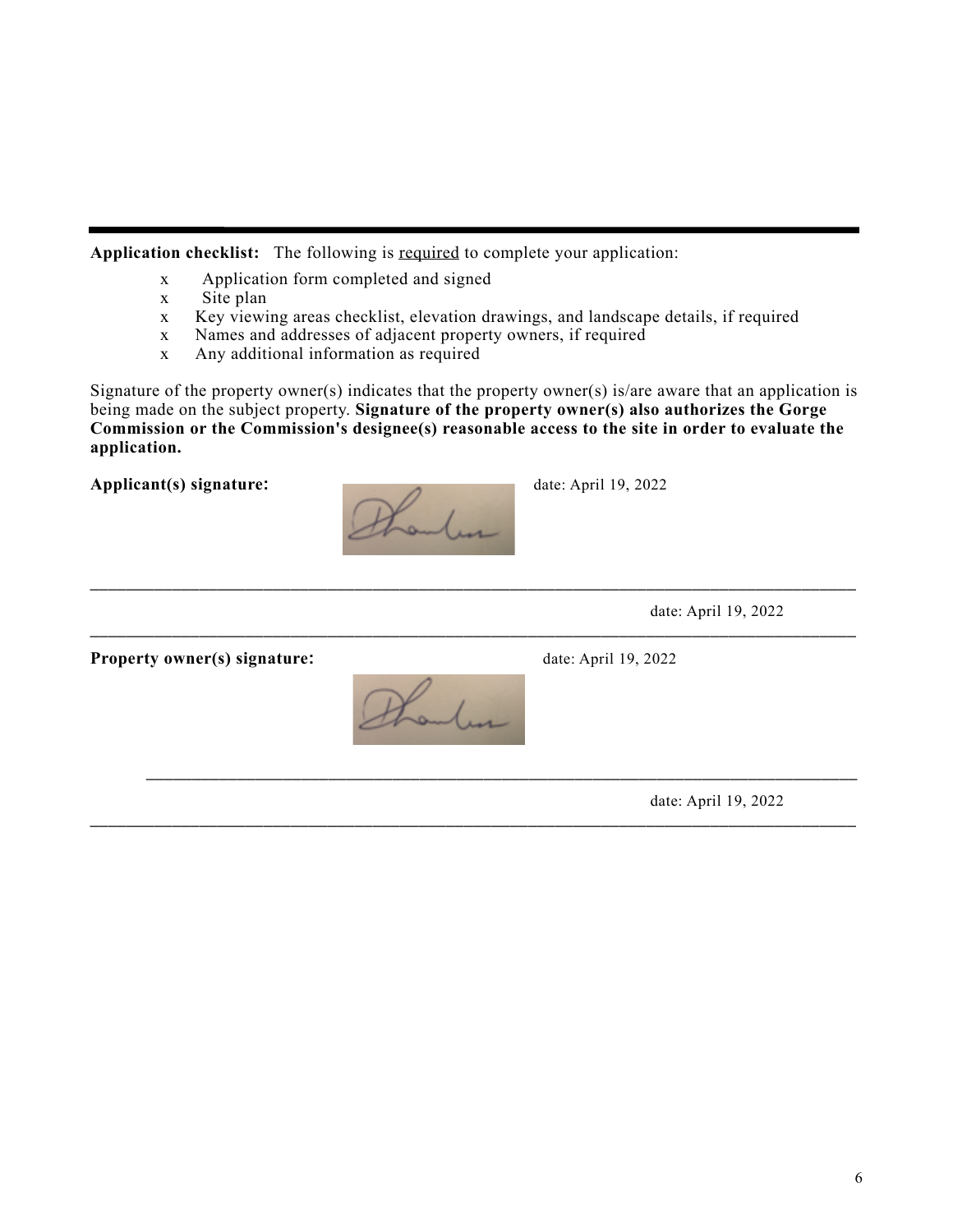# *Site Plan*

A plan drawn in black ink at a scale of 1 inch equals 200 feet (1:2400) or at a scale providing greater detail must be included with the application.

If the parcel is very large, you may show on the portion of the parcel affected by the proposed use. Be sure, however, to show enough of the parcel or some adjacent features, such as roads, so that the planners can orient themselves on your map. A small vicinity map showing the subject parcel and surrounding parcels may help.

At a minimum, you must show the following features; other site plan information may be required depending on the type or location of development being proposed.

- x applicant(s) name
- x location and width of existing and proposed roads, driveways, and trails
- x scale and north arrow
- x location and size of all existing and proposed structures
- x boundaries of parcel with dimensions and size
- x location of existing and proposed services including wells or other water supplies,
- sewage disposal systems, power and telephone poles and lines and outdoor lighting
- x significant terrain features or landforms
- $\square$  N/A location and depth of all proposed grading and ditching
- x groupings and species of trees or other vegetation on the parcel
- x location and species of vegetation that would be removed or planted
- $\nabla$  N/A bodies of water and water courses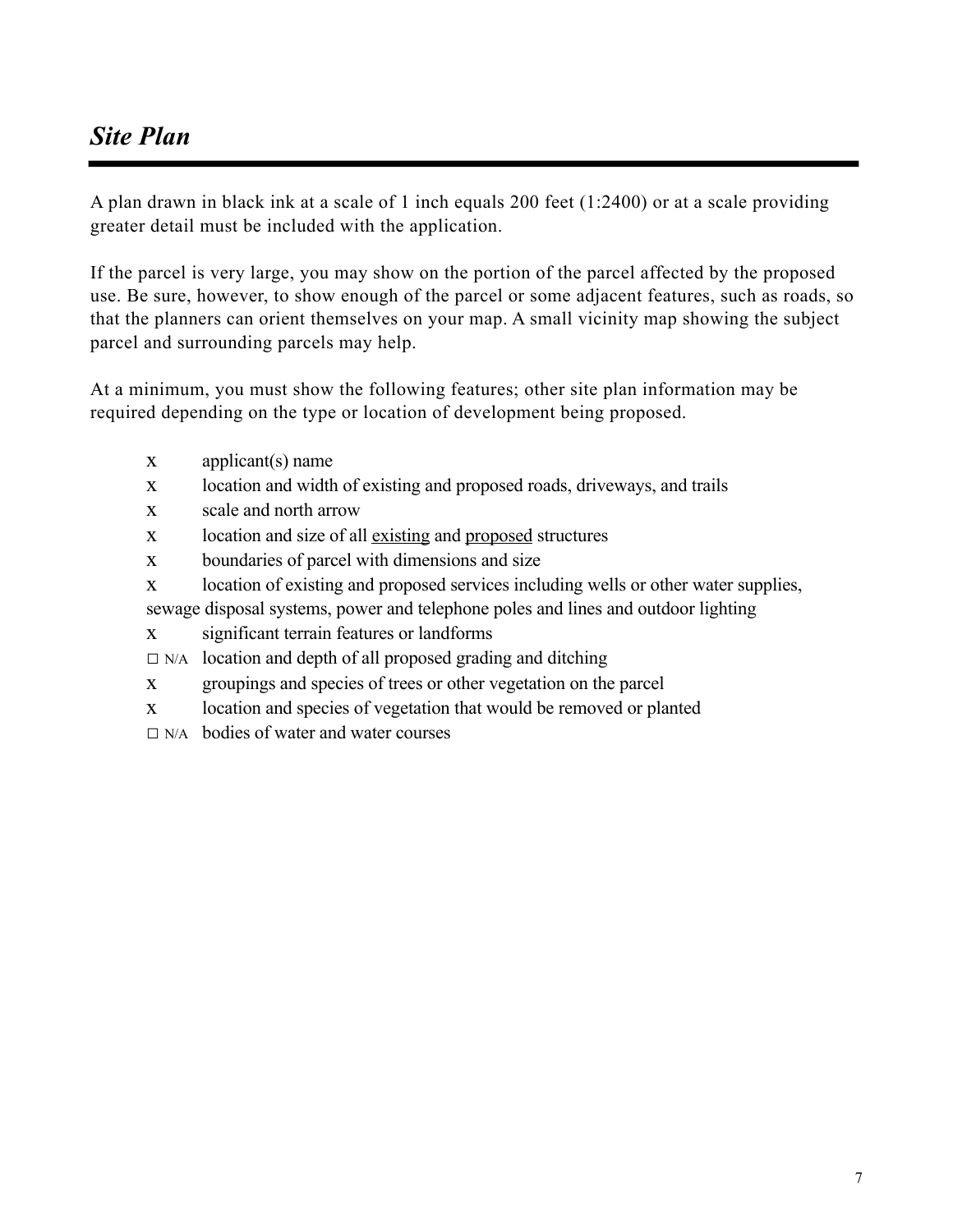#### FIGURE 1:

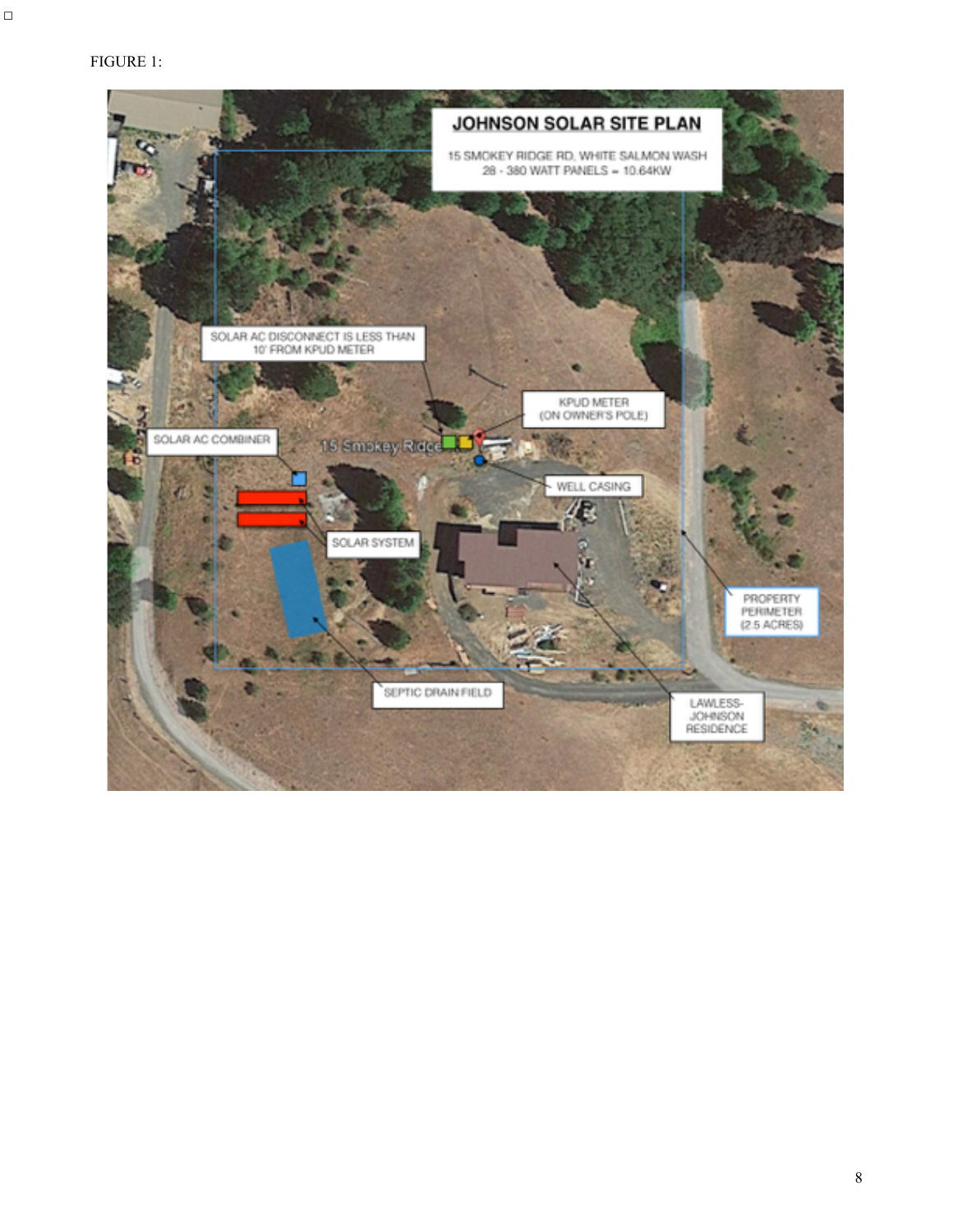

### Monthly Energy Demand vs Supply

#### **Notes**

1. Peak energy demand in winter is about 3 times that of summer, driven by space heating.

2. Peak supply of renewable energy occurs in summer, shown here from a hypothetical Solar PV array (4.4 kW) which achieves Net Zero energy use.

3. This mismatch in demand vs supply peaks results in a "Winter Gap" comprising 35% of the building's energy demand. Whether solar panels are initially planned or not, reducing the space heating demand is a clear priority to improve the builiding's resilience in the transtion to a post-fossil-fuel energy grid.

Lawless-Johnson Residence | Energy Performance Report | March 4, 2020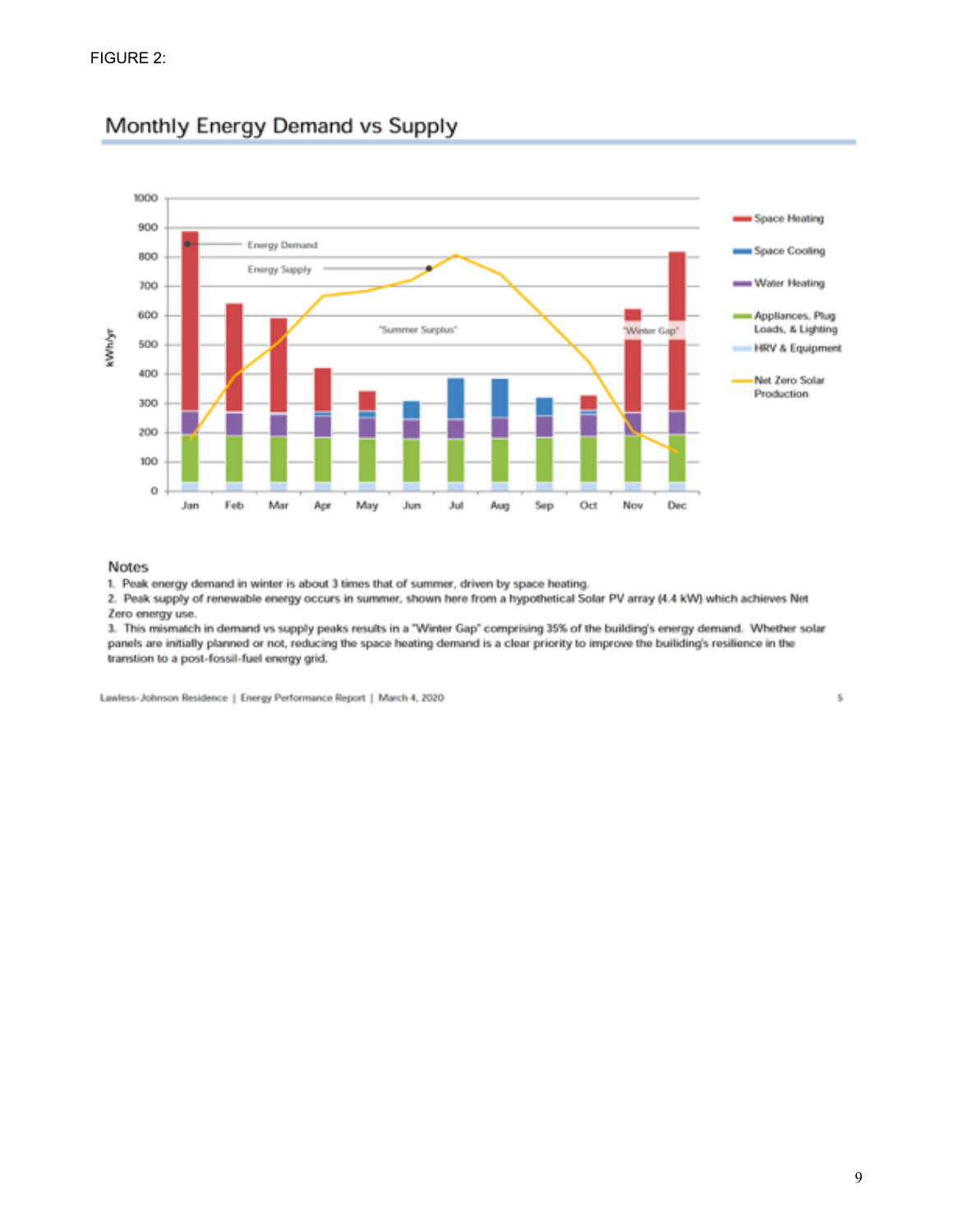### FIGURE 3:

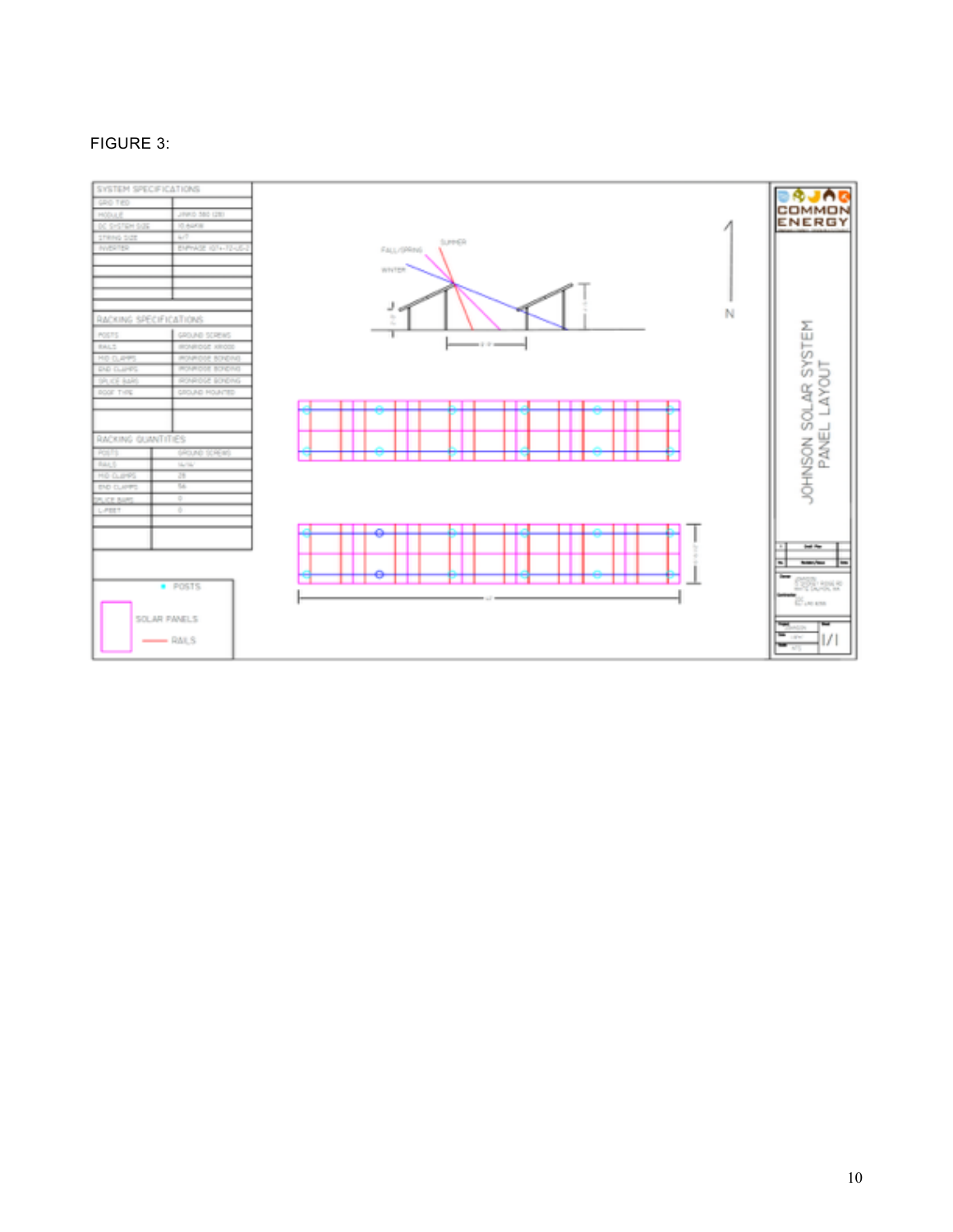## *Key Viewing Areas:*

□

Key viewing areas are important public viewpoints and areas that afford opportunities to view the Gorge scenery. Key viewing areas are listed below.

Please check those sites which can be seen from your property:

- *x* Historic Columbia River Highway
- □ Old Highway 8 (County Road 1230)
- x Highway I-84
- □ Washington State Route 142
- □ Washington State Route 14
- □ Washington State Route 141
- □ Panorama Point Park
- x Columbia River
- □ □ Rowena Plateau and Nature Conservancy
- □ Cook-Underwood Road

If your project would be visible from one or more key viewing areas, then you must submit elevation drawings and landscaping details.

**Elevation drawings** must show the sides of proposed buildings which would be visible from key viewing areas, including:

*the appearance of proposed* buildings *over 400 square feet* in *size surrounding final grades*

**Landscape details** must show how your project will be screened from key viewing areas, including:

- *x location of plants used*
- *x number of plants*
- *x size of plants*
- *x type of plants*
- *x irrigation provisions or other measures to ensure the survival of landscaping planted for screening purposes*
- *x location of existing and proposed topographical features which would screen your project.*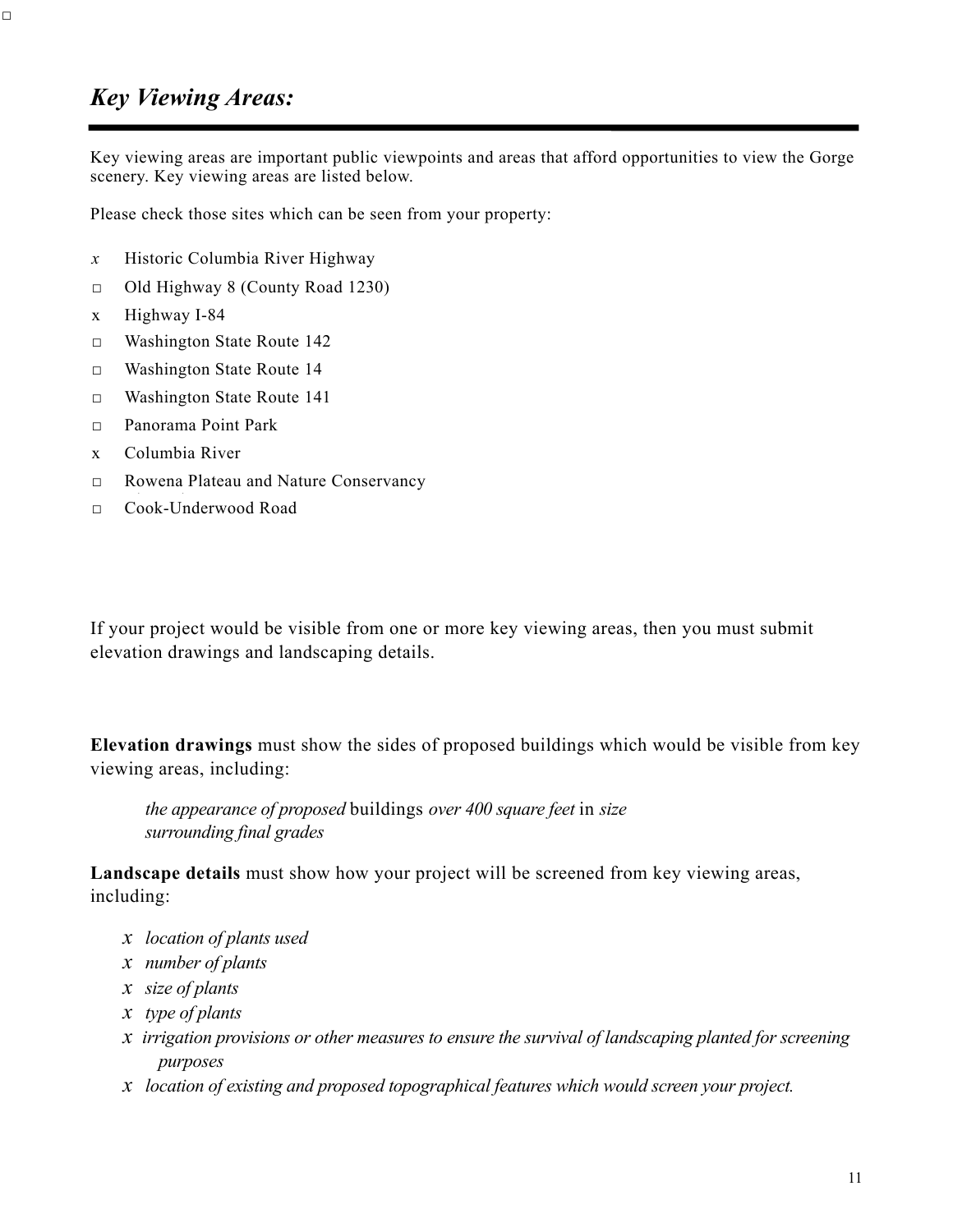# *Adjacent Property Owners:*

If your project is included in one of the categories below, then you must submit names and address of adjacent property owners within a specified distance (200 feet or 500 feet) of the perimeter of your parcel. The following list specifies the distance within which property owners must be notified of your proposal. You only need to provide the names and address (along with the parcel number); the Commission will send the notice.

Your county Assessor's Office can assist you in obtaining this property owner information. You may use the back of this form to record the names and addresses or you may submit forms which the county may provide you.

#### **Notification of landowners within 200 feet:**

- □ Uses within Residential designation (except single-family dwellings located adjacent to Agriculture or Forest designations - see notification of landowners within 500 feet)
- □ Uses within Agriculture designation (except non-farm single-family dwellings in Large-Scale Agriculture designation - see notification of landowners within 500 feet)
- □ Uses within Forest designation (except utility facilities, railroads, home occupations, cottage industries, wineries, agriculture product processing and packaging, mineral resources, geothermal resources, aquaculture, boarding of horses, temporary asphalt/batch plants, expansion of non-profit camps-retreats-conference centers, bed and breakfasts, and non-profit learning/research facilities - see notification of landowners within 500 feet)
- $\Box$  Uses within Commercial designations
- $\Box$  Uses within Recreation designations
- □ Uses within Open Space designations
- $\Box$  Uses within Agriculture-Special designations
- □ Uses within Special Management Areas

#### **Notification of landowners within 500 feet:**

- □ Single-family dwellings within Residential designation located adjacent to Agriculture or Forest designations
- $\Box$  Non-farm single-family dwellings within Large-Scale Agriculture designation
- $\Box$  Utility facilities, railroad, home occupations, wineries, agriculture product processing and packaging, mineral resources, geothermal resources, aquaculture, boarding of horses, temporary asphalt/batch plants, expansion of nonprofit camps/retreats/conference centers, and bed and breakfasts, non-profit learning/research facilities within Forest designations